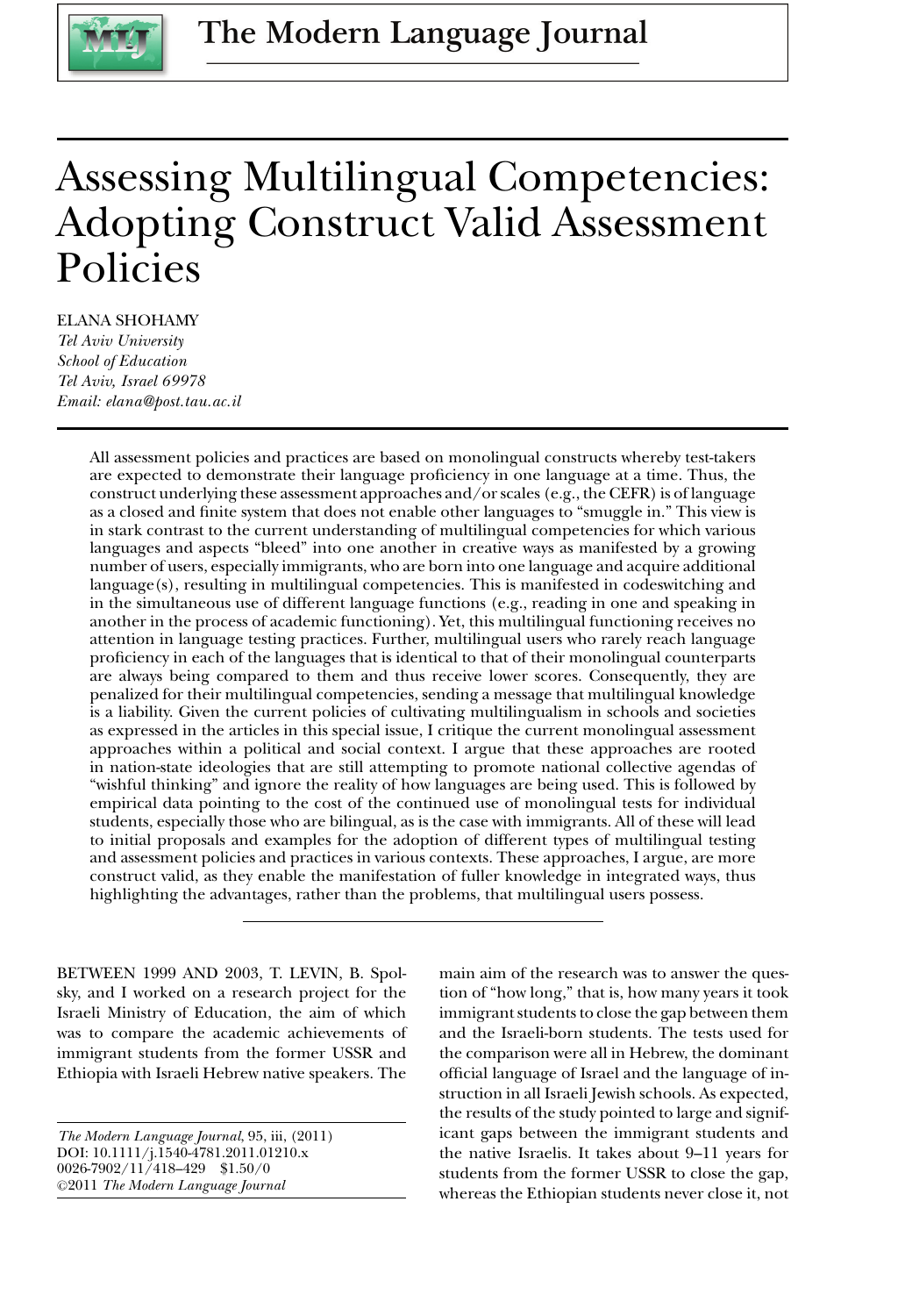even in the second generation. Eight years later, I rethink the ethical dimensions of the comparative study and my own compliance with research, the aim of which was to compare groups of incomparable conditions. Carrying out these tests in a language that the immigrants have not yet acquired is likely to yield lower scores, which will lead to wrong conclusions regarding their true levels of academic achievements. Although it is clear that the immigrant students did acquire vast amounts of academic knowledge prior to migration, it is not possible to access that knowledge via Hebrew tests. The lack of Hebrew proficiency masks that picture. For these students who acquired academic knowledge via Russian or Amharic, these types of comparisons are of low validity and fairness, as the students do not have the appropriate channel to demonstrate their academic knowledge. Such results are also likely to have effects on their identity, confidence, and self-concept. Using such deficient/subtractive research designs denies immigrants the fair opportunity to demonstrate their true academic knowledge. These types of studies are common worldwide and it is easy for researchers to fall into subtractive research designs, believing that pointing out that the obvious gaps would lead to improved policies toward the groups—they rarely do. The expectation to demonstrate academic knowledge via national languages is the dominant model everywhere. The use of a dominant national language as the means of demonstrating the academic achievements on tests is an example of buying into research designs that fit national language ideologies of one nation, one language, and hence mask the real trait that is the target of the measurement. Researchers and language testers face dilemmas as to whether they should refuse to participate in such studies or whether new methods of assessment should be invented to highlight the true academic knowledge in which multilingual students have more than one way to see beyond just temporary accommodations. This experience is the impetus for the current article. It is about ways to address multiple ways of seeing.

The articles included in this special issue of *The Modern Language Journal* all argue for the expansion of the language learning construct beyond monolingual views of language, toward different forms of multilingualism. There are two main approaches to multilingualism. One approach calls for the legitimacy and encouragement of teaching and learning of multiple languages within the same space (i.e., classrooms, schools, regions). This approach views each language as a closed and homogenous construct and encourages the

teaching of multiple independent languages in the same context. The data used to support this argument build mostly on the positive transfer among multiple languages. The second approach deconstructs the notion of a language as a finite construct, viewing it as an abstract notion that is used as a means for negotiating and creating meanings. Language, accordingly, is made up of hybrids and fusions and nonnative varieties that continuously cross over in creative ways with undefined boundaries and open forms of negotiations (Canagarajah, 2006). Translanguaging, as it is termed by García, Sylvan, and Witt (this issue), is one such example of moving freely within, between, and among languages. These views also follow notions advanced by Makoni and Pennycook (2006) of "disinventing languages" as well as what Li Wei and Martin (2009) refer to as "languages that bleed into one another." Creese and Blackledge (2010), for example, examined such multilingual varieties of immigrant students in complementary schools in the United Kingdom (see also Li Wei, this issue). There are clearly multiple ways of moving within a multilingual continuum. The unique aspect of these articles is that, together, they recognize and legitimize the multilingual phenomena as part of language education.

Although dynamic, diverse, and constructive discussions of multilingual teaching and learning are currently taking place within the language education field, the phenomenon is completely overlooked in the assessment field that continues to view language as a monolingual, homogenous, and often still native-like construct. There seems to be a lack of coordination between the two disciplines of teaching and testing. This is in spite of the fact that language tests need to build on an updated language construct of what it means to know a language as the fundamental step in the creation of tests of high construct validity. Yet, although there is ample and convincing research about multilingual constructs, it is intriguing to examine the reasons that language tests are still not addressing these issues, especially given their powerful effects on learning and their ability to dictate and perpetuate language realities in educational institutions. Thus, overlooking the construct of multilingualism is likely to result in language tests of limited evidence of validity.

Traditionally, the field of language testing is understood to consist of two major components: one focusing on the "what," which refers to the constructs that need to be assessed (also known as "the trait") and the other pertaining to the "how" (also known as "the method"), which addresses the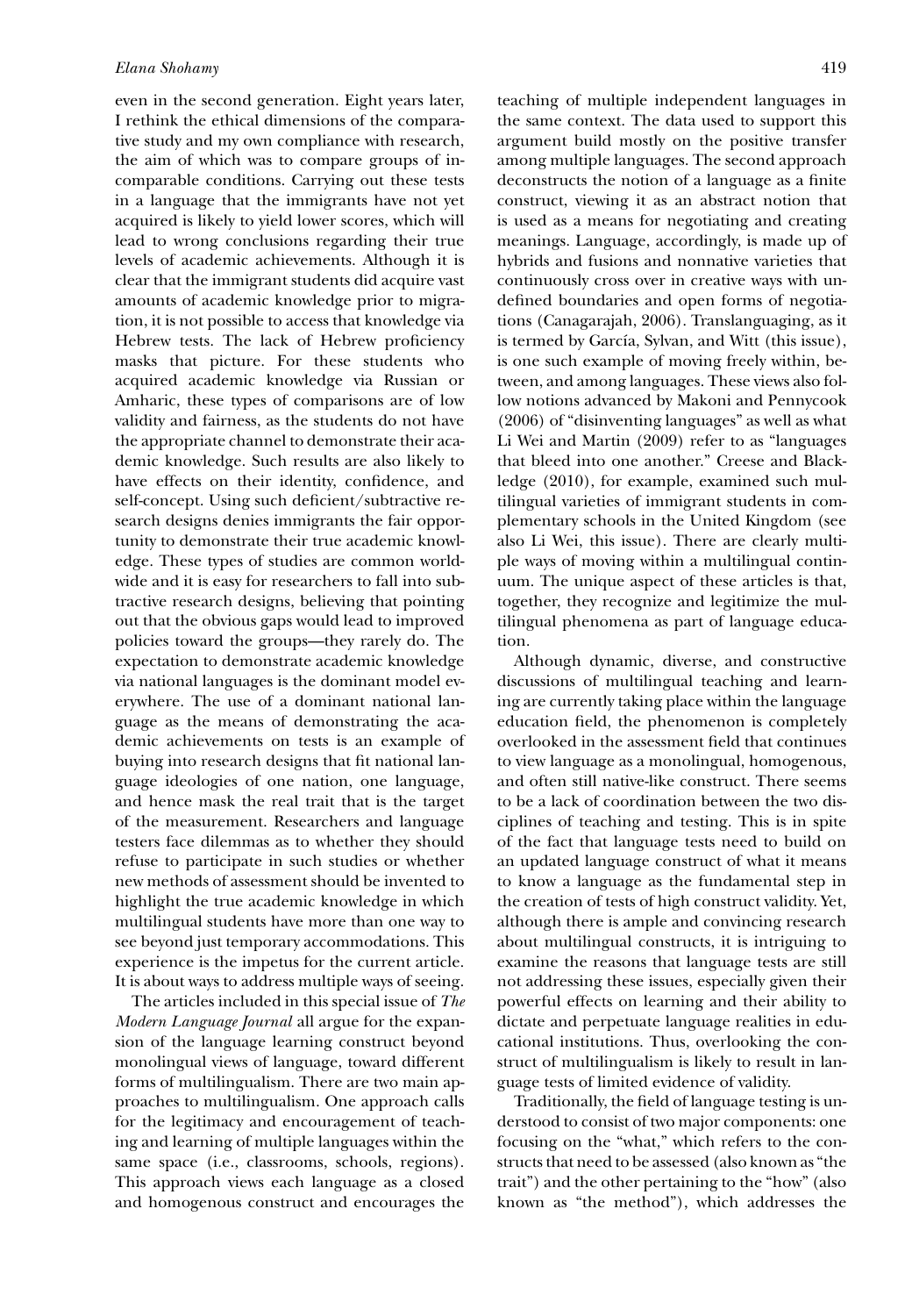specific procedures and strategies used for assessing the "what." The trait is known to be defined by the language learning field, which provides definitions of the essential elements of language that language testers can use to design and develop valid language tests. The "how," in contrast, is derived mostly from the field of testing and measurement that has, over the years, developed a broad body of theories, research, techniques, and practices about testing and assessment. An examination of the developments in the language testing and assessment discipline since the 1960s reveals, in fact, that its theories and practices have always been closely related to definitions of language proficiency. Thus, discrete-point testing viewed language as consisting of lexical and structural items so that the language test of that era presented isolated items in objective testing procedures. In the communicative era, tests aimed to replicate interactions among language users utilizing authentic oral and written texts, and in the performance testing era, language users were expected to perform tasks taken from "real life language activities" (Shohamy, 2009a).

Accordingly, the introduction and wide use of a multilingual construct in much of the literature of language learning in the past decade should have had a more direct carryover to the field of language testing. Multilingualism should have provided testers with new and broader definitions of the language that needs to be addressed by testers in the creation of language tests. Such tests are needed, given the multilingual practices, especially within the context of migration and globalization. It follows that there is a need to address the multiple versions and perspectives of the "what" of languages, along with the approaches developed for the "how." Thus, the special focus on multilingualism today and the diverse contexts in which language testing and assessment are currently anchored require the incorporation of these theories into the field of language testing. Testers need to be socially responsible and accountable to ensure ethicality and professionalism. In other words, as language testers seek to develop and design methods and procedures for assessment (the "how") and its multiple facets and dimensions, they also need to become mindful of the emerging insights regarding the trait (the "what"). This is related to the power of tests, the responsibility that language testers hold, and their central functions in education, politics, and society. It is being realized that language testing is not occurring in homogenous, uniform, and isolated contexts but rather in diverse, multilingual, and multicultural societies, a reality that poses new

challenges and questions to testers with regard to what it means to know language(s) in education and society. Thus, the claim made here is that for tests to be construct-valid, they need to be based on a construct that follows current understandings and theories of language. Given the multilingual approaches to teaching, learning, and understanding of language, language testing policies, procedures, and tasks need to reflect these approaches. I will now attempt to explain what I see as the roots of this continued monolingual view of language tests within a political and social context. This will be followed by some empirical data pointing to the cost of the continued use of monolingual tests for individual students, especially those who are bilingual, as is the case with immigrants. All of these will lead to an initial proposal and recommendation for the adoption of different types of testing policies in various contexts.

#### THE SOCIAL AND POLITICAL DIMENSIONS OF TESTS

In the past two decades, a sociopolitical perspective of tests has been introduced (McNamara & Roever, 2006; Messick, 1994; Shohamy, 2001, 2006, among others). Accordingly, tests are no longer viewed only in scientific and technical terms. Rather, there is strong attention to the uses of tests and their impact on people, education, and society. As a result, language testers are asked to deal with broader issues of the tests they develop and to examine their impact and consequences as well as to understand the motivations for introducing tests. Tests, then, are not only viewed anymore as naïve measurement tools, but also as powerful devices contextualized within broad social, political, and economic realities. Tests and language go along with the arguments about the political dimensions of language itself, used mostly by central authorities as an ideological tool for the creation of national and collective identities (Ricento, 2006; Shohamy, 2006). The use of monolingual tests needs to be contextualized within this political and social reality in which they operate.

Take for example the introduction of language tests for citizenship in a growing number of counties in the past decade. It has been argued that these tests are used as devices to gatekeep immigrants and asylum seekers and thus to exclude people whom the state is not interested (Extra, Spotti, & Van Avermaat, 2009; Hogan-Brun, Mar-Molinero, & Stevenson, 2009; Shohamy,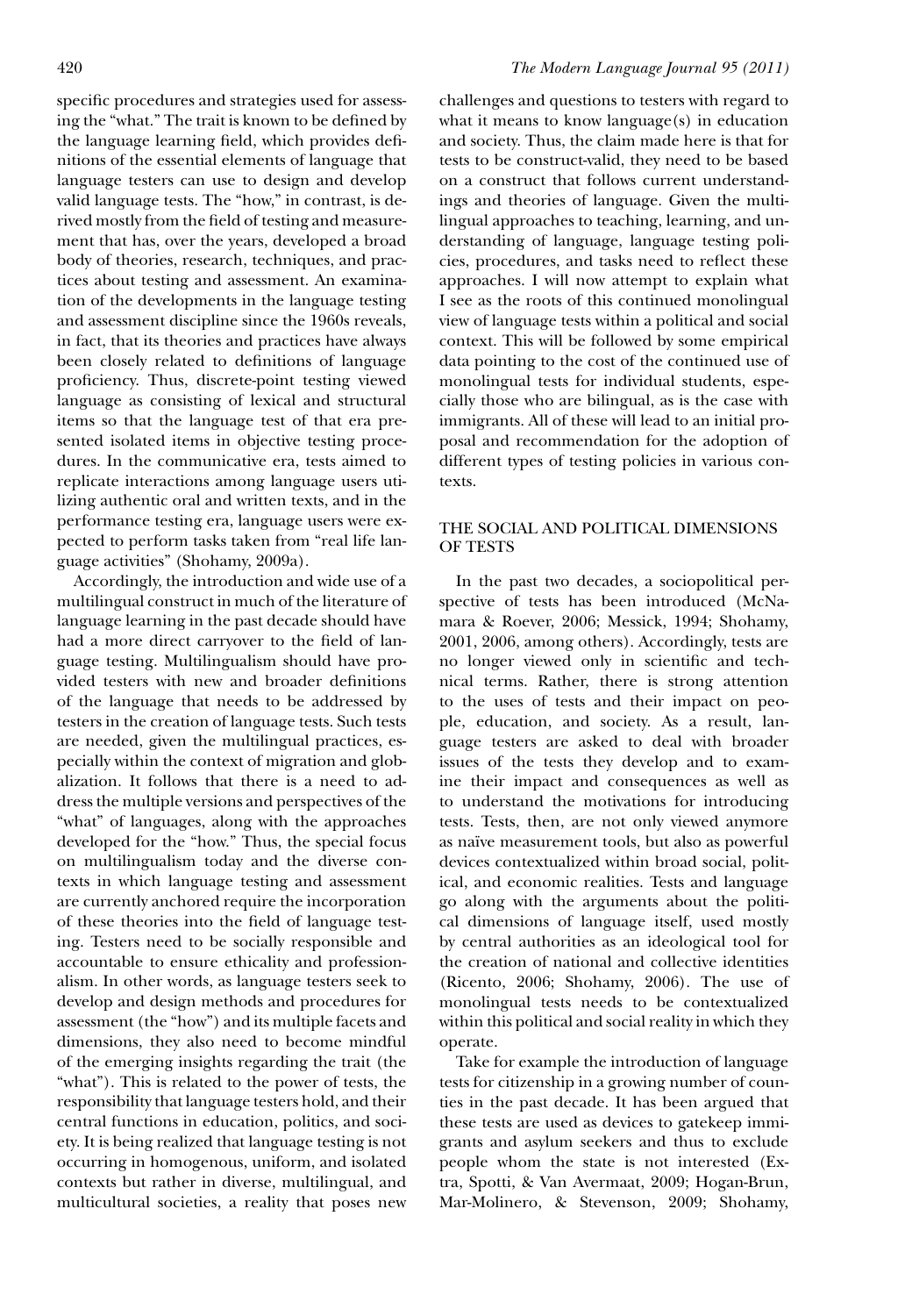#### *Elana Shohamy* 421

2009b). Other examples include the introduction of tests in educational systems often motivated by an agenda of perpetuating certain political ideologies. These tests are given in monolingual national languages. It is understood today that language tests are used as disciplinary tools to create and impose language ideologies and policies according to the agendas and authority of the nationstate. It is the power of tests that enables those in authority to use them as a major tool to perpetuate such agendas, given that those who are affected by these tests comply with the test demands, given the tests' consequences on their personal lives (Shohamy, 2001). Tests, then, serve as media through which messages regarding nationalism are being communicated to test-takers, teachers, and educational systems regarding language priorities. Thus, by conducting language tests in a given language, messages are being transmitted regarding the priority of dominant languages while marginalizing others, in line with national ideologies and agendas.

It is within this widespread practice of the use of tests as political tools by government and central agencies that the use of monolingual tests needs to be interpreted. The national ideologies of most nation-states worldwide are still driven by the promotion and perpetuation of "one nation, one language" for the sake of a national collective identity, a phenomenon that is even more dominant, given the large number of immigrants that move to many European countries and elsewhere. National languages still serve as symbols and devices to promote collective national identities. It is within this context that monolingual tests in national languages serve as institutional tools to perpetuate and impose such ideologies. Although there is some promotion of additional languages (i.e., foreign languages, mostly English), they are viewed as added languages and rarely have an equal status in relation to national languages. Although there are some content-based programs that will promote English, such as Content Language Integrated Learning (CLIL), given the role of English as an international language, this is rarely the case with other languages. In other words, the connection of national ideologies with national dominant languages and the continued role of language as a symbol of identity are manifested in and channeled to monolingual tests.

Thus, although multilingual teaching and learning are currently promoted, encouraged, and practiced, especially in the European context, there are no voices that argue in favor of multilingual tests. Yet, as argued earlier, tests need to reflect such language definitions so as to ensure construct validity. Even in the cases of immigrant students in schools, who are in the midst of the long process of acquiring the dominant language of the new place they immigrated to, these languages are still being viewed as liabilities and are being overlooked for the sake of learning the preferred powerful and prestigious language of the nation. Rarely do these tests incorporate the languages of "the others" and/or receive any recognition. This is evident not only in the fast-growing policies, as mentioned earlier, where immigrants are forced to pass language tests in national languages in condition of residence and citizenship, but also in the international global tests such as the Programme for International Student Assessment (PISA). This test requires all students to perform exclusively via the national languages of the countries. Finally, it is important to examine the widespread instruments, such as the Common European Framework of Reference for Languages (CEFR) and the American Council on the Teaching of Foreign Languages (ACTFL) guidelines, as the main criteria and yardsticks for judging the quality of the languages produced on tests. These are based exclusively on monolingual homogenous constructs that forbid any other languages to "smuggle in" or "bloom."

The conclusion of the aforementioned discussion is that given their power, monolingual tests in national languages serve as tools that perpetuate the monolingual de facto policies of the nation. These policies, in return, have detrimental effects on learning. Thus, not only are the existing tests not congruent with the various multilingual approaches, they in fact work against these approaches (Cheng, 2009; Davies, 2009; McNamara & Roever, 2006; Menken, 2009; Shohamy, 2001; Spolsky, 2009).

## SOME DATA REGARDING THE COST OF MONOLINGUAL TESTS

As is the practice worldwide, immigrant students are being compared with native speakers on their academic achievement via tests in the monolingual dominant language. Such is the case with the No Child Left Behind Act (2001) in the United States, in which all students are expected to be tested on their academic proficiency. This includes immigrant students who are in the process of acquiring the dominant languages of their new American residence and at the same time are tested in English in the short time after their arrival in the United States. These second-language learners, it is argued, are bound to be marginalized in comparison to native speakers, given the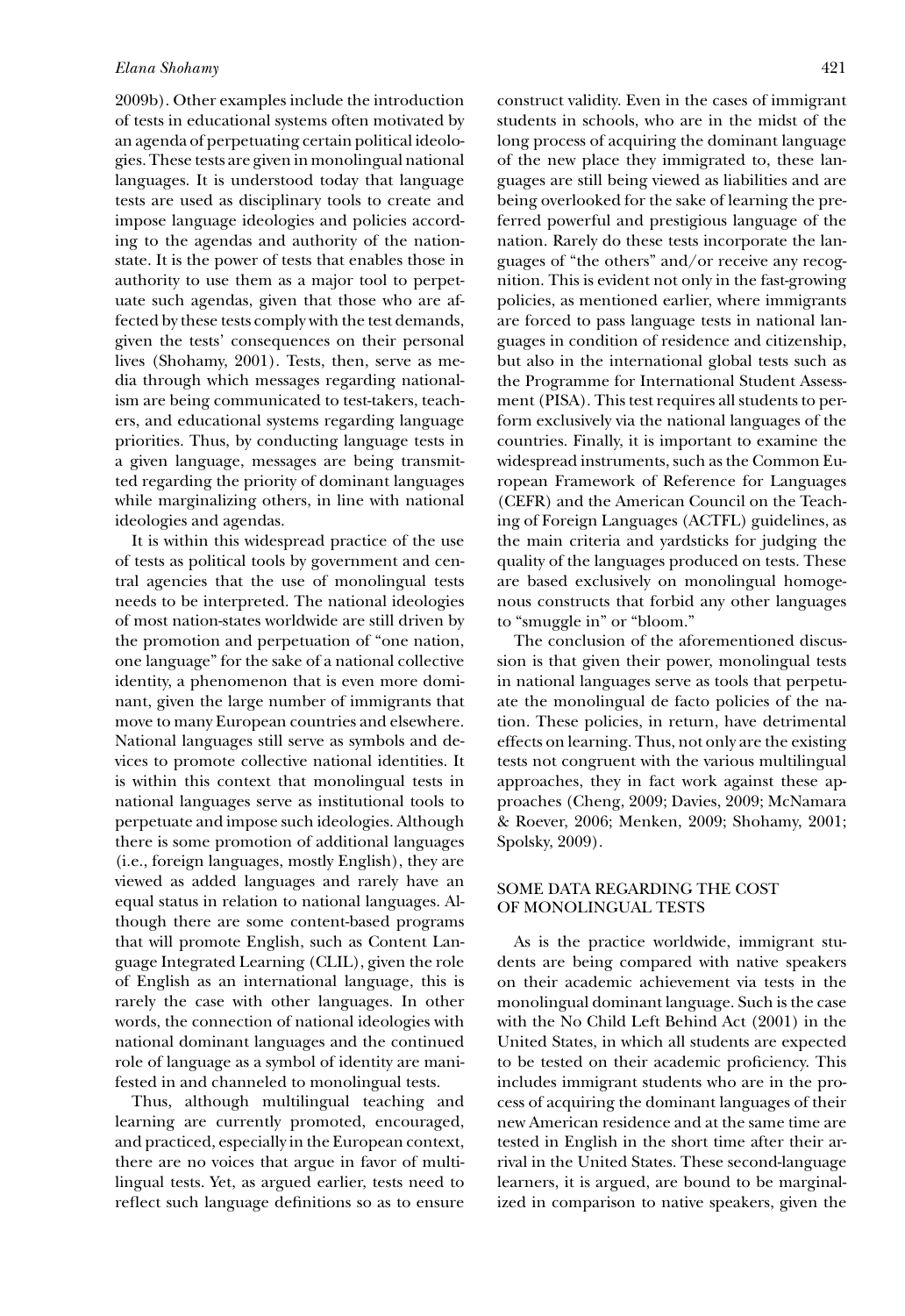length of time it takes to acquire a new language. The main point made here is that as long as such national tests will require nonnatives (i.e., immigrant students) to be like natives and to be measured on monolingual tests in the dominant language, these students will be not be able to achieve valid scores. As a result, hierarchies of immigrants and natives are being created and perpetuated, and messages regarding marginality are being delivered and reinforced. In other words, these monolingual tests bear costs for multilingual test-takers, as will be demonstrated in the empirical evidence presented next.

First, monolingual tests overlook various research findings that demonstrate that immigrants continue to employ their first languages (L1s) in various academic literacy situations, a long time after immigration, often even for a lifetime (Thomas & Collier, 2002). The languages that immigrants possess upon arrival in the countries to which they immigrate do play important roles in providing cognitive and educational advantages. Immigrants bring with them knowledge of the world, varied content, experiences, and interpretations. For example, in the domain of speaking, immigrants use mixed codes of L1 accents, grammar, lexicon, syntax, discourse, and pragmatics. Similarly, in writing, language users continue to use L1 syntax and vocabulary so much so that they almost always need to employ editors to improve and standardize their writing so it will be on par or close to that of native speakers. Clearly, the use of a mixed code in writing and in other areas is still considered a liability. In the domains of listening, contextualized information and schema provided in the L1 are often needed in order to process oral information. Finally, in reading, information about history, culture, and politics is needed for comprehension of most texts. Additional sources and resources that rely on multimodal sources are constantly in use in the form of images, sounds, and other clues. Even when decoding is practiced and words are read well, there is a need for cultural and contextual familiarity. A study by Haim (2010) demonstrated how significant transfers occur within three languages, from the L1 to the second language (L2) to the third language (L3) within Russian, Hebrew, and English (see also the article by Cenoz & Gorter, "Focus on Multilingualism," this issue). Strong predictions were found within the three languages in reading and writing according to years of residence. Clearly, the L1 plays a role, as well as the L2 and the L3. All these language performances need to be incorporated into multilingual tests.

In our own research (Levin, Shohamy, & Spolsky, 2003; Levin & Shohamy, 2008), as mentioned in the preface to this article, immigrant students, irrespective of age, time of migration, and length of residence, are being compared with students born in Israel and are measured on the same yardstick of monolingual Hebrew test. Yet, multilingual users rarely reach language proficiency identical to those born into one language, as they are not on par with the native speakers. The very question as to whether immigrants can ever be compared to native speakers, when the test is conducted in a language that will take them a long time to acquire, requires special attention. There seems to be a need to address the channel through which these students can best demonstrate the knowledge of content areas they possess. By ignoring it, the very academic competence gained by these students in their previous years of study in their countries of origin, where they obtained most of their academic learning, is overlooked. Yet, this knowledge is certainly part of their academic knowledge, regardless of the channel through which they can demonstrate it. Figures 1 and 2 display results that point to the gaps between immigrants and native speakers. It is shown that it takes immigrants from the former USSR 9–11 years to achieve the same academic level of a native speaker in mathematics and in Hebrew (Levin & Shohamy, 2008). These findings were identical for all the three grades tested (5th, 9th, and 11th), whereas immigrants from Ethiopia could never achieve such high levels as the native speakers, not even in the second generation.

Yet, the main point raised here is whether this is even a legitimate question to ask, as it is clear that immigrants cannot perform as native speakers in a language they do not know. Moreover, immigrant students continue to interpret the knowledge via two languages for a long period of time after immigration. Figure 3 thus portrays the results of a study in which students from the former USSR were tested in a bilingual Hebrew–Russian test. In this test, questions and distracters were presented in two languages versus a control group, which was tested in Hebrew only. The results showed that the students who received the tests in the two languages significantly outperformed those students who were subject to the monolingual "Hebrewonly" test, an advantage that lasted 12 years after migration.

Immigrant students therefore continue to rely on the language they acquired before immigration as a valuable resource for processing the new academic knowledge. Yet, on the tests that are administered in most educational systems, this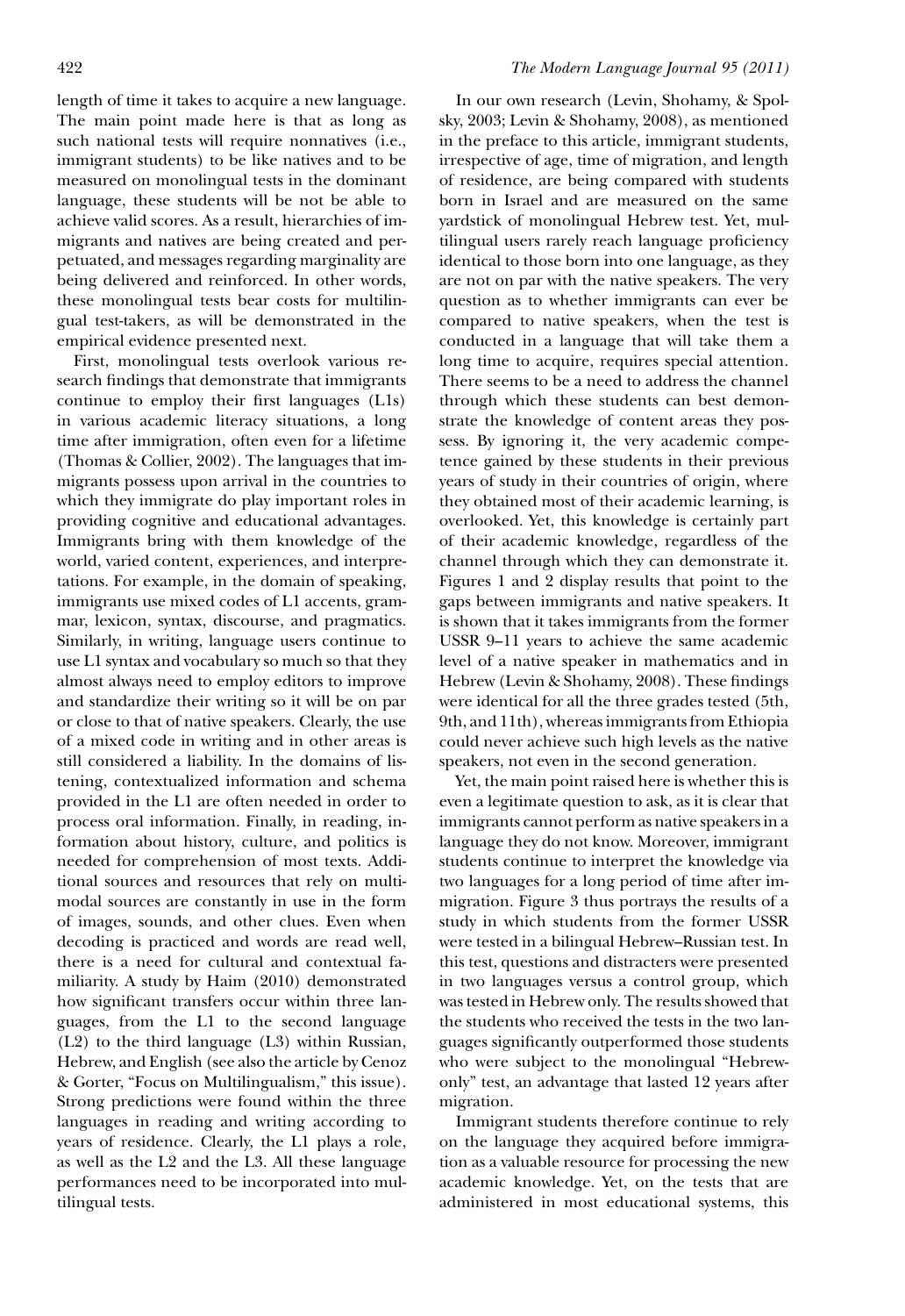## FIGURE 1 Grade 9 Hebrew Standard Scores, According to Years of Residence







knowledge is denied them. Wright and Xiaoshi (2008) demonstrated, for example, how students who performed well in math in their home countries performed poorly in math in the new country due to the new language. The knowledge was there, but the channel of expressing it was missing. Figure 4 demonstrates the notion that immigrants view academic knowledge via two perspectives—their own home language and the new language(s). However, upon immigration, they are expected to see with one eye only. Moreover, that eye happens to be the weak one.

In Figures 5–7, we can see further evidence as to the degree of the obstacle that the new language poses to academic achievement. In the following experiments, performance of students on math tests was compared in three conditions. One included math tests that included symbols versus words. Specifically, it was shown that the use of symbols such as graphs and images on a test, instead of words, increased the performance levels of students in math. The results are presented in Figure 5. It can be seen that when students were presented with visual and symbolic signs in relation to just verbal information, they performed significantly better.

Lack of familiarity with the topics of the texts used on academic achievement tests provides yet another source that penalizes immigrant students on academic tests. In Figure 6, we can see that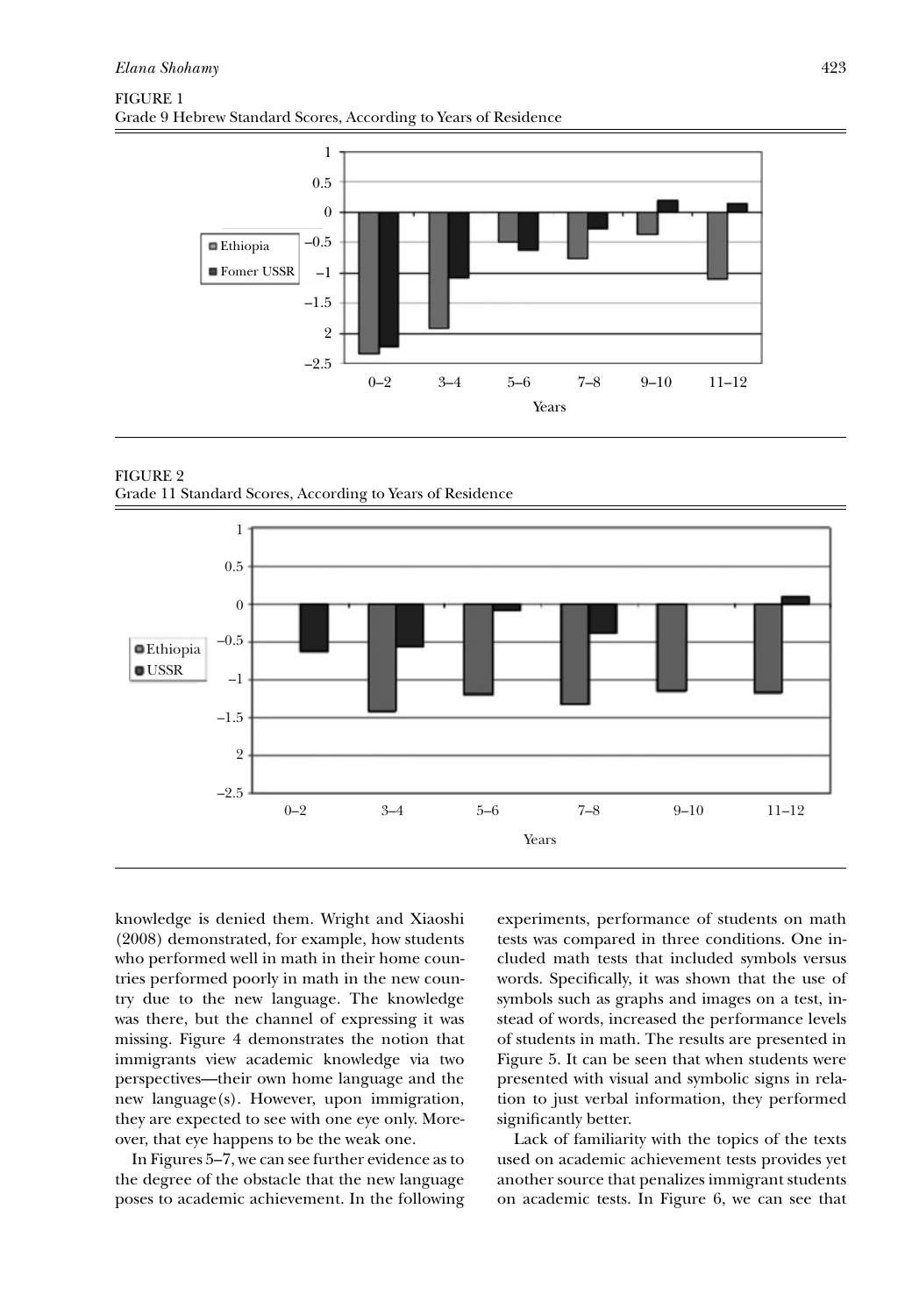## FIGURE 3 Math Scores, According to Years of Residence: In the Two Conditions



## FIGURE 4 A Portrayal of Pushing Immigrants to Use One Language Instead of Two



when students were tested on familiar topics, such as immigration and language learning, they performed significantly better, in comparison to the identical tests which contained questions on unfamiliar topics.

Another source of difficulty for immigrant students is related to cognitive processing. In Figure 7, we can see that immigrant students, in all grades, performed significantly better when they were provided with cognitive guidance for processing math texts when it was presented in the dominant language being acquired.

| <b>FIGURE 5</b>                    |  |
|------------------------------------|--|
| Visuals and Symbolic Versus Verbal |  |

|               | Grade 5   |    |               | Grade 9 |               |               | Grade 11 |    |                |
|---------------|-----------|----|---------------|---------|---------------|---------------|----------|----|----------------|
| <b>Modes</b>  | <b>IS</b> |    | <b>FSUETH</b> |         | <b>IS FSU</b> | <b>ETH IS</b> |          |    | <b>FSU ETH</b> |
| <b>Verbal</b> | 53        | 47 | 30            | 43      | 42            | 15            | 57       | 44 | 22             |
| Visual        | 62        | 56 | 39            | 51      | 51            | 21            | 48       | 40 | 25             |
| Svm-<br>bolic | 71        | 65 | 45            | 61      | 63            | 34            | 67       | 50 | 32             |

*Note*. IS = Israel; FSU = Former Soviet Union; ETH = Ethiopia.

FIGURE 6 Familiar Content

| <b>Familiar Topics</b>                  | <b>Israel</b><br>(IS) | <b>Former</b><br><b>USSR</b><br>(FSU) | Ethiopia<br>(ETH) |
|-----------------------------------------|-----------------------|---------------------------------------|-------------------|
| *1st Language<br><b>Maintenance</b>     | 62                    | 55                                    | 49                |
| * Difficulties in<br><b>Immigration</b> | 69                    | 56                                    | 52                |
| l Less Familiar<br>Topics               | 58                    | 37                                    | 38                |

Through statistical procedures such as Differential Item Functioning (DIF), it is possible to identify the specific items that discriminate (i.e., differentiate) against students of different backgrounds, such as different language backgrounds. For example, in a study by Levi-Keren (2008), it was shown that by applying the DIF statistical methods and analyses, the very test items that differentiated negatively (and positively) between students from the USSR and Ethiopia and native speakers were tracked and identified. This was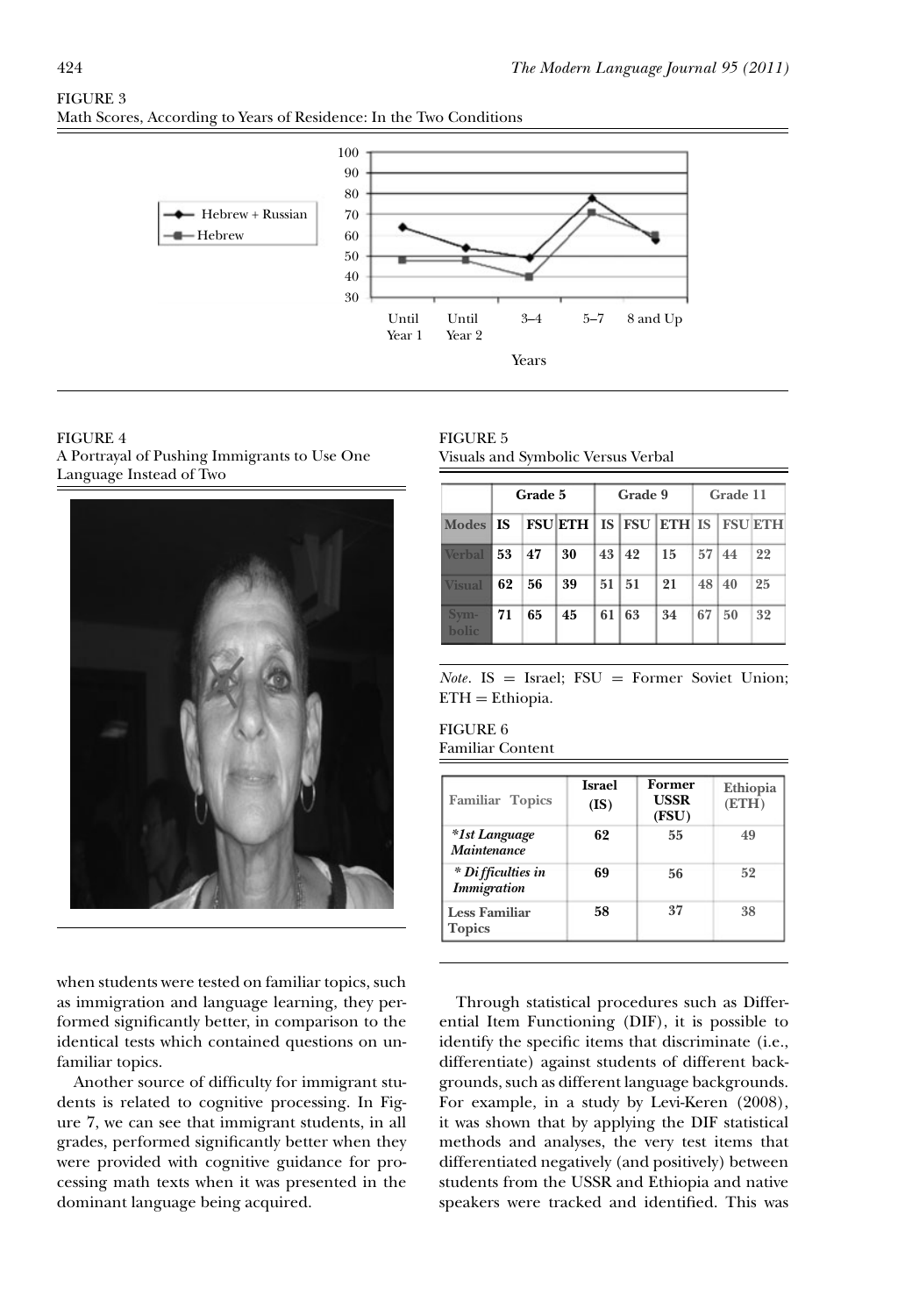FIGURE 7 Cognitive Guidance

|                                  | Grade 5 |         | Grade 9 |    |    | Grade 11                   |  |    |            |
|----------------------------------|---------|---------|---------|----|----|----------------------------|--|----|------------|
|                                  |         |         | Н       |    |    | IS FSU ET IS FSU ETH IS FS |  | U  | <b>ETH</b> |
| <b>Process</b><br><b>Product</b> |         | 65   58 | 40      |    |    | 36 41 18 44                |  | 33 | 20         |
| <b>Product</b> 57                |         |         | 30      | 22 | 23 | $04 \quad 32 \quad 28$     |  |    | -11        |

 $Note.$  IS = Israel;  $FSU$  = Former Soviet Union;  $ETH = Ethiopia.$ 

accompanied by a follow-up study that employed "think-aloud" protocols to identify the specific cultural and cognitive elements that caused these students to perform better or worse. The findings identified factors such as lack of background knowledge, unfamiliar topic, lexicon, and cognitive processing that are responsible for low performance. It is expected that such results will feed into models that will be instrumental in developing tests that are less biased against these students. Further work currently being conducted attempts to follow the process by which immigrants process monolingual texts, often showing that they do that using both the L1 and the L2 (Logan-Terry & Wright, 2010). Such studies are relevant to various types of multilingual students, immigrants, as well as various types of minority students and those who are born into one language, function in a number of other languages, and possess multilingual competencies throughout their lives.

The aforementioned data and arguments demonstrate that the widely used tests that are based on a monolingual construct result in biased and often discriminatory scores, as many factors are not incorporated. Often, these monolingual tests are also based on the native variety of the language, whereas it is clear here that very few L2 learners can ever reach such a standard. This phenomenon is even more relevant with regard to English, with its many native and nonnative varieties, as it is used as a lingua franca worldwide. Even in these cases, the national L1s of immigrants are generally being viewed as intrusions to the acquisition of Standard English, as is the requirement in most English language tests.

One context in which multilingual tests are recognized is in test accommodations. This context allows for immigrant students to obtain assistance in performing on academic tests in their L1, such as with the aid of a dictionary, translation of vocabulary items, and translations in the body of the text. The rationale behind the accommodation policy is that they are needed on a temporary basis until the ultimate goal of perfect monolingualism is reached (Abedi, 2004, 2009). Yet, this very policy implies that immigrant students can perform bilingually until they start ignoring their L1 or ignore bilingualism and adopt monolingualism again in a different language. However, if, as the data suggest here, students in fact continue to use their L1 for a long time, what is the real role of accommodation? One also wonders if the use of accommodations does, in fact, contribute to monolingualism. Current research on school learning examines various types of accommodation; there is a trend to view accommodations as reflecting the complex construct of processing test items for L2 learners. Thus, when a student processes test items using the L1 and L2, it is viewed as a more valid construct and not as the "route to monolingualism." Therefore, accommodations need to be viewed as integrated components of academic performance of bilingual students as L2 students continue to process language in two languages, as discussed earlier. This indicates that the view that reliance on L1 is only a temporary phase, used for a limited time only, should be rethought. There is an urgent need to think of a new term that will address the reality of how L2 learners process academic language on a permanent basis rather than as a temporary one. Accommodations need to reflect the wealth of factors that play a role in academic processing, not as temporary help but as an integral component of the newly defined language construct.

Given the aforementioned findings and arguments, a number of ideas for multilingual tests are proposed. These address multilingual competencies that many language speakers possess. Whether in the context of migration, minority groups using multiple languages, or any other multilingual situations of students acquiring additional languages in school learning, these competencies need to be incorporated in new ways of using tests. These tests will more accurately reflect the reality of the multilingual construct. Although the principle of the multilingual construct is important, it clearly is different in diverse language learning contexts. Yet, in all cases, these types of tests are likely to enable manifestation of true knowledge and will enhance bilingualism and multilingualism as advantages rather than as liabilities.

As was noted earlier, a number of reasons can account for this dominant phenomenon. One is that large-scale testing is ideological and political, so that tests are used as tools that define and perpetuate the varieties that the nation and its educational system echo and voice and are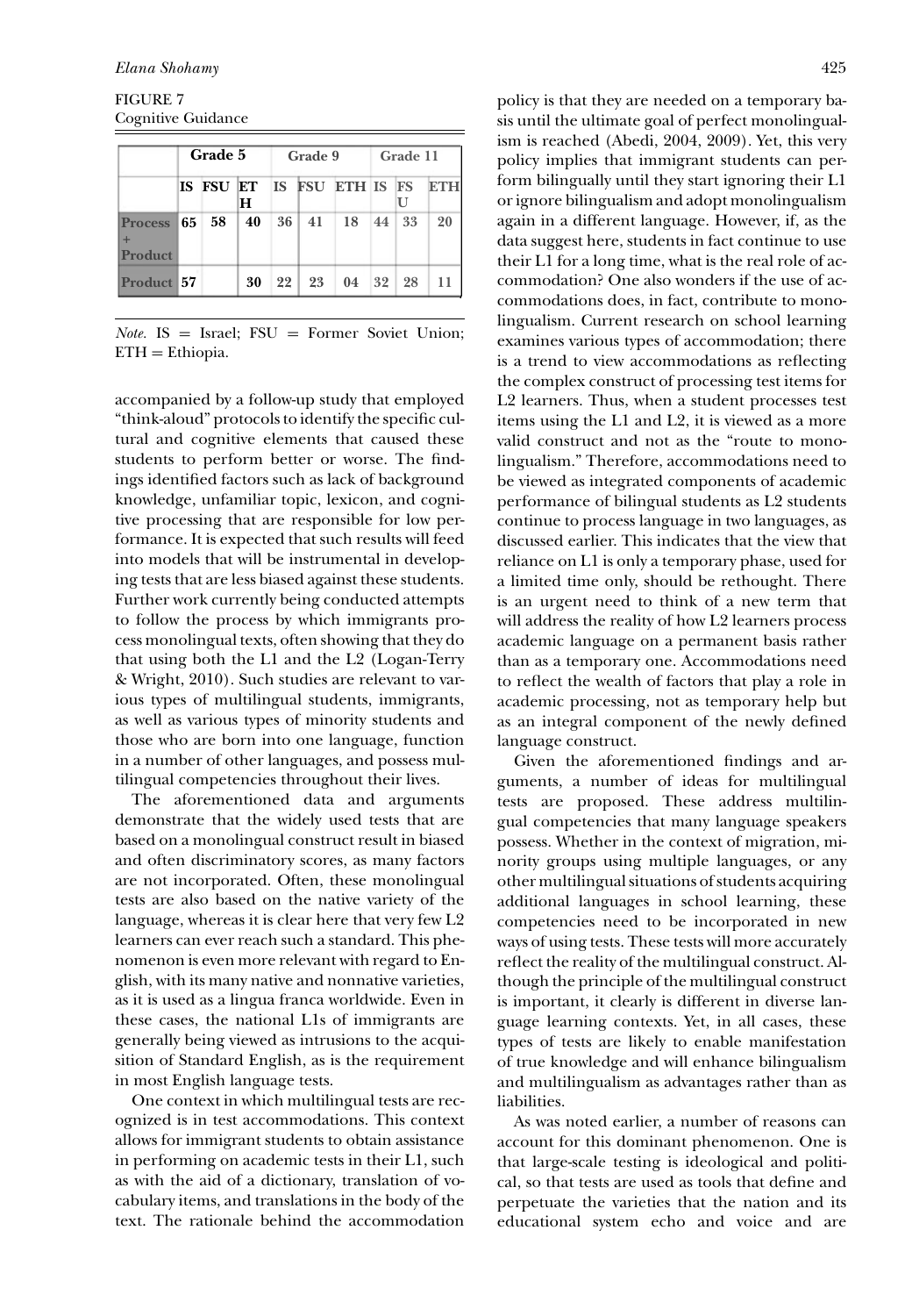## FIGURE 8 Bilingual Construction of a Recipe



believed to serve the system. Then the testers themselves, mostly contracted and employed by national institutions, provide the devices to pursue and impose these agendas. Thus, testers are viewed mostly as technicians who follow the agendas of the nations and provide the technical dimensions of tests (i.e., items, analysis, reliability) while not arguing with the construct. In most cases, test institutions are branches of central governments or are contracted by them and thus help maintain these ideologies. In other words, testers do not design tests that are based on the reality of how languages are really used and learned by L2 learners, minorities, and even foreign language learners, but rather take the side of the ideological institutions and therefore serve as servants of the ideology that is in charge of one of the most powerful devices in modern societies: tests. Testers choose to overlook the diversity and complexity of the language construct, what languages are, and continue to produce monolingual tests that reflect ideologies of those who decide how languages should be used.

Yet, language testers cannot just stand aside and ignore the role that tests play in creating monolingual policies. They should assume responsibility for their tests, especially because tests determine the prestige and status of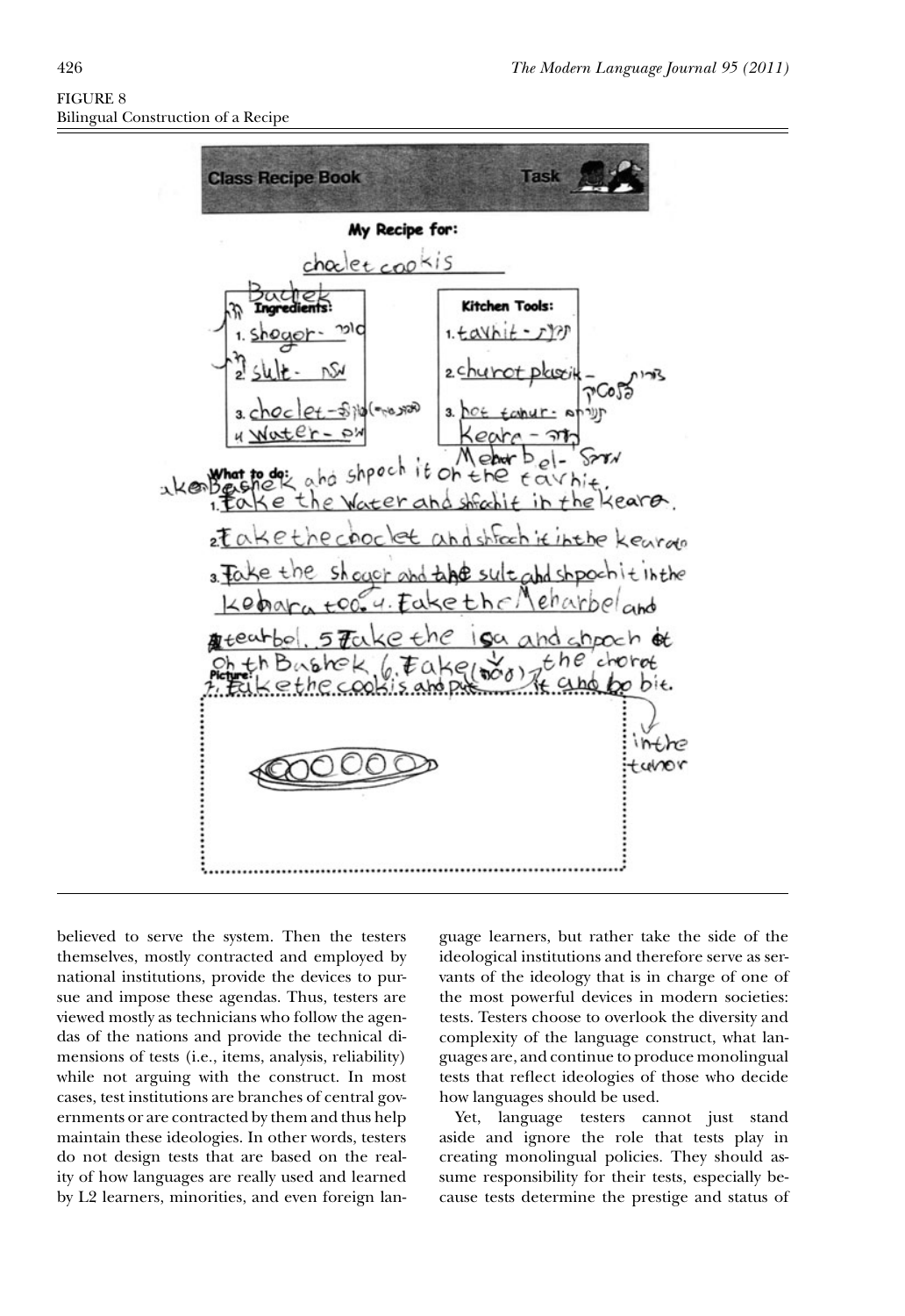#### *Elana Shohamy* 427

languages and are capable of suppressing language diversity. This finding was shown in a number of studies such as that of Menken (2008a, 2008b) and others who pointed to the phenomenon whereby the introduction of monolingual tests, such as through NCLB, brought about a growing number of monolingual programs giving increased attention to the dominant languages and suppressing other languages that had been studied and used until the tests were introduced. Thus, the use of native-like tests tends to standardize languages and perpetuate correctness and purity. The main argument here is that as long as language tests continue to be based on a limited and narrow view of language, these powerful tests will continue to contribute to a limited and narrow view of language.

#### SOME PROPOSALS FOR MULTILINGUAL ASSESSMENT

How can language tests best reflect the wealth of factors that play a role in academic processing and thus be more congruent with the various types of the multilingual constructs?

In principle, when tests adopt a broad and expanded view of assessment, such as when assessment is used for diagnostic, feedback, and learning purposes beyond the narrow view of testing as it is used in large-scale tests, then any multilingual pedagogical strategy can be used as an assessment procedure. Thus, teaching and assessment are totally integrated and inseparable. One is embedded in the other and there are no clear and distinct divides. This means that testing leads to teaching that brings about further assessment based on diagnosis, as is argued by the theories of dynamic assessment (Poehner, 2008). In these cases, the multilingual approaches are integrated in multilingual assessment tasks in natural and organic ways.

Yet, as to large-scale assessment when testing is totally separable from teaching, which is the main critical focus of this article, one needs to follow the multilingual approaches as outlined in this issue and as outlined earlier here. It was claimed that there are two types of multilingual approaches: one where a number of homogenous languages are taught in one space, whereas the other focuses on the integration and mixing of a number of languages. These two approaches will have direct manifestations as to the strategies of testing and can actually be put on a continuum.

On one side of the continuum, language *x* is used for certain purposes, such as reading, whereas language *y* is used for writing, and language *z* is used for discussions. In many classes in Arab schools in Israel, a text in history is read in English, students are asked to summarize the article in Hebrew, and the oral discussion takes place in Arabic, either Modern Standard or a spoken dialect. The extent to which these three (or four, including the Arabic varieties) languages, used in the same space, are actually kept homogenous and separate is probably too idealistic and unreal. On the other extreme side of the continuum, tests are based on the approach in which a mixture of languages and open borders among them is a recognized, accepted, and encouraged variety. This approach can be translated into multilingual tasks for which it is understood by the test-takers that mixing languages is a legitimate act that does not result in penalties but rather is an effective means of expressing and communicating ideas that cannot be transmitted in one language (see also Canagarajah, this issue). Figure 8 displays such a writing task—in this case, it is writing a recipe. The test-taker who authored the text wrote a very accurate recipe utilizing Hebrew and English. In cases like this, a monolingual rating scale would have penalized the student, as it violates the descriptions of "interference from first language." What is viewed in monolingual tests and criteria as interference is viewed here as a more effective way to transmit language.

The other example, which falls somewhere between the two approaches, is the one mentioned previously about the math tests for which the test questions are presented in Hebrew and Russian (a bilingual test). Both the math text and the test questions were presented in two versions: Hebrew and Russian. Although on the surface, this version of a test seems to follow the approach of multilingual tests with two homogenous languages, when students were asked about the process they followed in responding to the text, they admitted to using a bilingual pattern of thinking while responding. Specifically, they claimed that they took some words from the Russian version, understood the syntax from the Hebrew version, and combined both in the process of meaningmaking. This approach also shows that there are various strategies. They may still have used bilingual mixed processing strategies as well as monolingual ones while reading academic texts. This, as we mentioned previously, also happens in monolingual texts (Logan-Terry & Wright, 2010). There are those (Canagarajah, 2006) who claim that a focus on one language only is unrealistic, as the main goal should be negotiations and communication. To reach that goal, many routes can be followed: monolingual,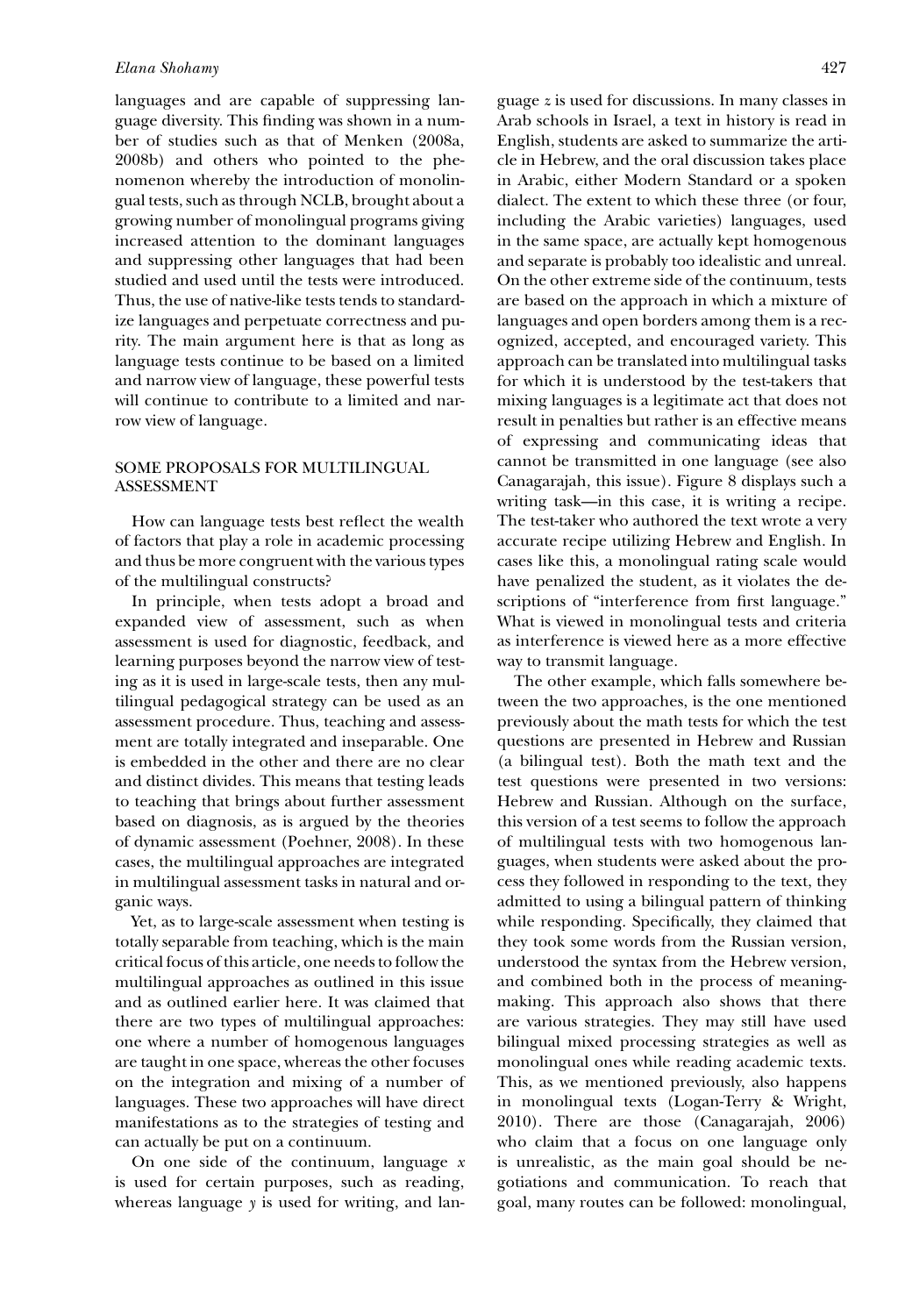bilingual, and multilingual, as well as other communicative and negotiation strategies, including images and symbols, and other semiotic devices, as was demonstrated in the examples described in this article (see also Canagarajah, this issue).

It is clear that the processing and production of academic texts provide a useful tool for high-level academic performance. It is a challenge to the language testing profession to develop and invent tests and rubrics that will be based on a broader multilingual construct of language.

## **CONCLUSION**

One central question in the adoption of multilingual assessment procedures is whether it is even legitimate to compare groups with different language backgrounds or perhaps regardless of language backgrounds, we should shift to contentbased tests in which students may react in any means they find appropriate, but language should not be the main focus (i.e., challenging the notion of language tests in general, which are detached from content). Can there be any test that is "language or languages"? Should we adopt separate tests for bilingual and monolingual students to avoid unjust comparisons, as all monolinguals cannot perform on bilingual tests?

Rather than ask "how long?" there is a need to carry out research that looks deeper into meaning construction of bilingual/multilingual teststakers in different settings. Academic knowledge is a complex construct and additional factors and dimensions provide resources for meaning construction: L1, cognitive skills, familiarity, previous experiences, and so forth. The data shown here point to the exclusion of the complex dimensions of academic language and thus provide invalid test scores. Language testing as a discipline has reached a point where it must examine its underlying constructs in line with developments in the field of language learning, teaching, and use. It is time for the language profession to think of a construct that will better match current research and knowledge and not serve ideologies of nation-states that are interested mostly in homogenous and monolingual citizens. These constructs need to incorporate the specific and unique competencies that demonstrate the advantages that bilingual students have in a number of areas, in spite of not being proficient in the *dominant* language. Language testers should take the role of resistance 'from below' to imposed ideologies and invent creative ways of testing, which reflect the diverse populations in this day and

age and provide equal participation not limited to dominant languages and dominant people.

#### **REFERENCES**

- Abedi, J. (2004). The No Child Left Behind Act and English language learners: Assessment and accountability issues. *Educational Researcher*, *33*(1), 4–14.
- Abedi, J. (2009). Utilizing accommodations in assessment. In E. Shohamy & N. H. Hornberger (Eds.), *Encyclopedia of language and education: Vol. 7. Language testing and assessment* (2nd ed., pp. 331–347). Berlin: Springer.
- Canagarajah, S. (2006). Changing communicative needs: Revised assessment objectives, testing English as an international language. *Language Assessment Quarterly*, *3*, 229–242.
- Cheng, L. (2009). Washback, impact and consequences. In E. Shohamy & N. H. Hornberger (Eds.), *Encyclopedia of language and education: Vol. 7. Language testing and assessment* (2nd ed., pp. 349–364). Berlin: Springer.
- Creese, A., & Blackledge, A. (2010). Translanguaging in the bilingual classroom: A pedagogy for learning and teaching? *Modern Language Journal*, *94*, 103– 115.
- Davies, A. (2009). Ethics, professionalism, rights and codes. In E. Shohamy & N. H. Hornberger (Eds.), *Encyclopedia of language and education: Vol. 7. Language testing and assessment* (2nd ed., pp. 429–444). Berlin: Springer.
- Extra, G., Spotti, M., & Van Avermaat, P. (2009). *Language testing, migration and citizenship: Crossnational perspectives*. London: Continuum.
- Haim, O. (2010). *The relationship between Academic Proficiency (AP) in first language and AP in second and third languages*. Unpublished doctoral dissertation, Tel Aviv University.
- Hogan-Brun, G., Mar-Molinero, C., & Stevenson, P. (Eds.). (2009). *Discourses on language and integration*. Amsterdam: Benjamins.
- Levi-Keren, M. (2008). *Factors explaining biases in Mathematic tests among immigrant students in Israel*. Unpublished doctoral dissertation, Tel Aviv University. [in Hebrew]
- Levin, T., & Shohamy, E. (2008). Achievement of immigrant students in mathematics and academic Hebrew in Israeli school: A large scale evaluation study. *Studies in Educational Evaluation*, *34*, 1–14.
- Levin, T., Shohamy, E., & Spolsky, B. (2003). *Academic achievements of immigrants in schools*. Report submitted to the Ministry of Education. Tel Aviv University. [in Hebrew]
- Li, Wei, & Martin, P. (2009). Conflicts and tensions in classroom codeswitching [Special issue]. *Bilingual Education and Bilingualism*, *13*.
- Logan-Terry, A., & Wright, L. (2010). Making thinking visible: An analysis of English language learners'